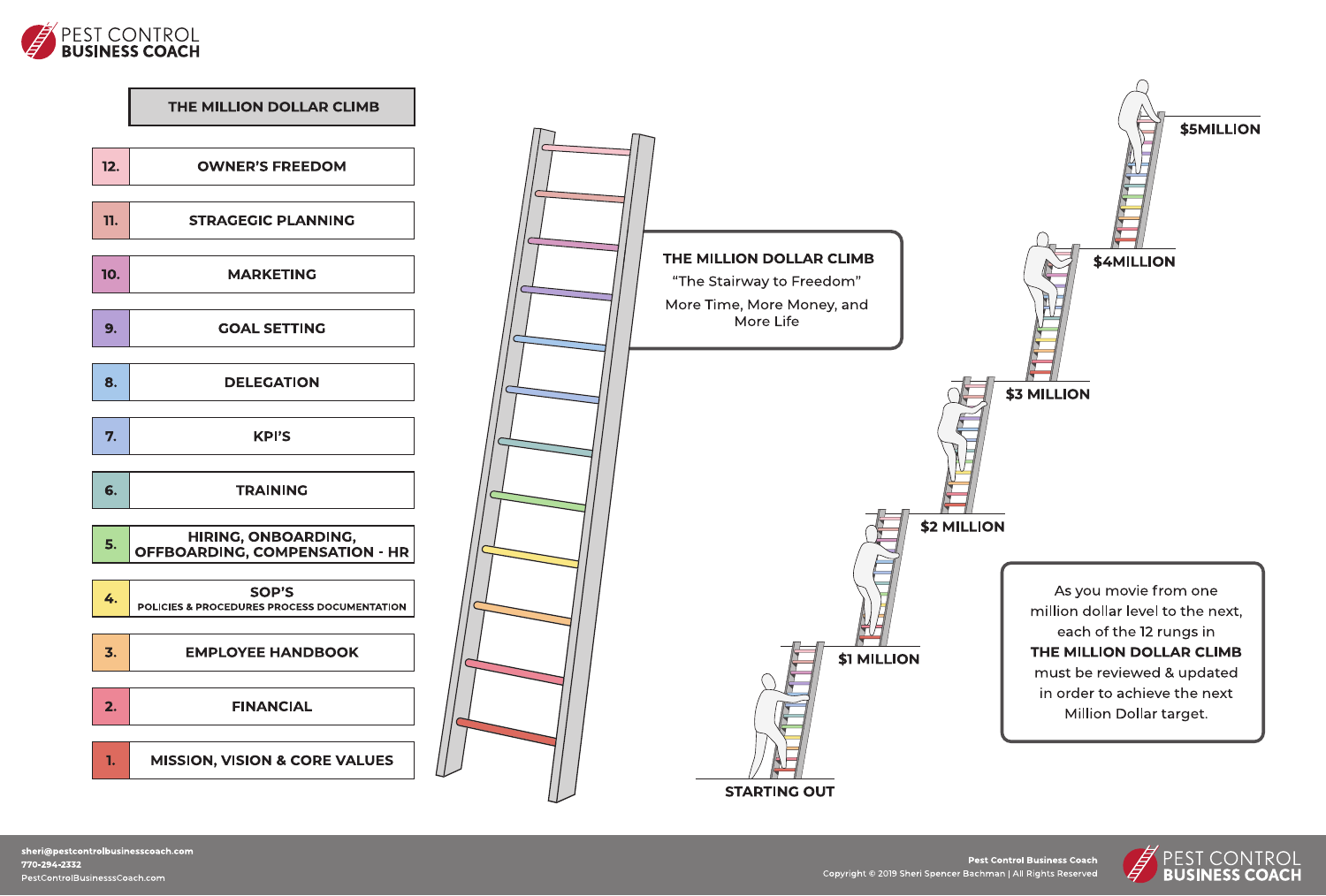

## **MILLION DOLLAR CLIMB CHALLENGE** Name: Date:

|                         | \$1 Million Climb                                                         |                                                                                                                                                                                                  |  |                                                                                                                                                                                     |  |                                                                                                                                                                                 |  |                                                                                                                                                                            | Score    |
|-------------------------|---------------------------------------------------------------------------|--------------------------------------------------------------------------------------------------------------------------------------------------------------------------------------------------|--|-------------------------------------------------------------------------------------------------------------------------------------------------------------------------------------|--|---------------------------------------------------------------------------------------------------------------------------------------------------------------------------------|--|----------------------------------------------------------------------------------------------------------------------------------------------------------------------------|----------|
| 12                      | <b>Owner's Freedom</b>                                                    | I work all the time - first in, last to leave.<br>NEVER take time off. Exhausted!                                                                                                                |  | I still work all the time but have the help of<br>others, which may or may not be a good<br>thing. Easier to do it myself sometimes.                                                |  | I take at least one vacation a year, but am<br>constantly checking emails and staying in<br>touch with the office.                                                              |  | I can leave for weeks at a time and never<br>worry about a thing because the right team<br>is in place.                                                                    |          |
| 11                      | <b>Strategic Planning</b>                                                 | We are too small for this and don't think we<br>need to do it.                                                                                                                                   |  | I know I should do this, but not sure where<br>to begin.                                                                                                                            |  | We have an annual plan but it's more of a<br>review of last year with improvement ideas.<br>Not sure how to implement.                                                          |  | We have at least a 3 year and 1 year strate-<br>gic plan in place that includes every part of<br>the business.                                                             |          |
| 10 <sub>1</sub>         | <b>Marketing</b>                                                          | We can't afford much, we are small. I find<br>and sell most of the business we have.                                                                                                             |  | We have a website and Facebook page<br>and try various things now and then. I am<br>constantly selling to get more customers.                                                       |  | We have sales people on staff that sell, a<br>marketing company that helps with our<br>brand and campaigns, but no formal plan<br>or strategy.                                  |  | We have a full plan and strategy in place.<br>We know what we are doing when, the<br>budget for the project, and track results to<br>get our ROI.                          |          |
| 9                       | <b>Planning</b>                                                           | I have some goals in my head that I'd like to<br>achieve but nothing formalized in writing.                                                                                                      |  | I write down my goals every year and look<br>at them at the end of the year to see where<br>l ended up.                                                                             |  | We have annual goals and look at them at<br>least quarterly.                                                                                                                    |  | We have at least a 3 year, 1 year, and<br>quarterly plan in place with action items set<br>to achieve our goals. We review it regularly<br>and adjust accordingly.         |          |
| $\overline{\mathbf{8}}$ | <b>Delegation</b>                                                         | I can't afford to take time off because I need<br>to keep an eye on things to make sure it's<br>right. It's often easier to do it myself than to<br>take more time teaching others how to do it. |  | I know I can't do everything myself & have a<br>few people I trust to help. I still work a lot of<br>hours and rarely take time off. When I do I<br>am stressed.                    |  | We have a team of employees, but I still<br>have to have my hands in everything to be<br>sure it's done right. I am the only one custo-<br>mers trust or can do certain things. |  | I delegate everything except those things<br>I truly love to do & bring the company the<br>biggest check. I only work on my business,<br>take vacations, & enjoy time off. |          |
|                         | <b>KPI's</b>                                                              | What's that?                                                                                                                                                                                     |  | I've heard the term but not sure why I need<br>them.                                                                                                                                |  | We have a couple important ones, but<br>they're more like guidelines. We're not sure<br>what to do if not achieved.                                                             |  | Every employee has at least 1 KPI.                                                                                                                                         |          |
|                         | <b>Training</b>                                                           | We just put a new hire with someone else in<br>that position and use on-the-job training to<br>learn from them.                                                                                  |  | I have a someone who is great at training.<br>Not really sure what they do but they're<br>great.                                                                                    |  | We have training for service, and maybe the<br>office, but nothing for Sales or Manage-<br>ment.                                                                                |  | We have a documented training program<br>for every position that gets updated as<br>needed.                                                                                |          |
|                         | <b>HR</b><br>Hiring, Onboarding, Off-boarding,<br><b>Compensation</b>     | I hate hiring so I try to avoid doing so.                                                                                                                                                        |  | I hire people I like. We then throw them in a<br>truck with someone else to be trained. We<br>have to put up with a lot from our people<br>because we hate to have to replace them. |  | We keep hiring the wrong people. They<br>don't last long and cause nothing but<br>headaches. We train them OK. Job's not<br>that hard.                                          |  | We have documented hiring, onboar-<br>ding, training, coaching, disciplining, and<br>off-boarding processes that are strictly<br>followed.                                 |          |
|                         | SOP's<br><b>Policies &amp; Procedures</b><br><b>Process Documentation</b> | I just tell everyone what they need to know. I<br>know how to do everything so all they have<br>to do is ask.                                                                                    |  | I should document stuff, I just don't have the<br>time - it's not a priority.                                                                                                       |  | Some stuff is documented, the rest, they can<br>just ask. No big deal.                                                                                                          |  | Everything we do is documented and<br>regularly updated so that if someone is out,<br>anyone can do their job.                                                             |          |
| $\overline{\mathbf{3}}$ | <b>Employee Handbook</b>                                                  | What is it OR why do I need one?                                                                                                                                                                 |  | We know we need one, but not sure where<br>to begin.                                                                                                                                |  | We have one we borrowed from someone<br>else and we occasionally update it.                                                                                                     |  | We have one prepared by an HR specialist.<br>It is reviewed annually and updated.                                                                                          |          |
|                         | <b>Financial</b>                                                          | If there is money in the bank and I can pay<br>my bills, then I am happy. The details don't<br>matter too much to me.                                                                            |  | I get financial statements at least quarterly,<br>but I really don't understand them.                                                                                               |  | We get monthly financial statements, and<br>as long as I have profit at the bottom and<br>money in the bank I am happy. If I don't, I<br>have no idea why.                      |  | We set annual budgets and we review our<br>financial statements monthly and have a<br>complete understanding of them.                                                      |          |
| $\mathbf 1$             | <b>Mission, Vision,</b><br>and Core Values                                | No idea what these are OR I never think<br>about these.                                                                                                                                          |  | I want to do this, but don't know where to<br>begin.                                                                                                                                |  | We know what our Mission, Vision, and<br>Core Values are but they aren't in writing &<br>we don't really talk about them.                                                       |  | Our Mission, Vision, and Core Values are<br>defined and posted for all to see. It defines<br>who we are and our culture.                                                   |          |
|                         | Scorecard                                                                 |                                                                                                                                                                                                  |  |                                                                                                                                                                                     |  |                                                                                                                                                                                 |  |                                                                                                                                                                            | $\Omega$ |

Copyright © 2019 Sheri Spencer Bachman. l All Rights Reserved